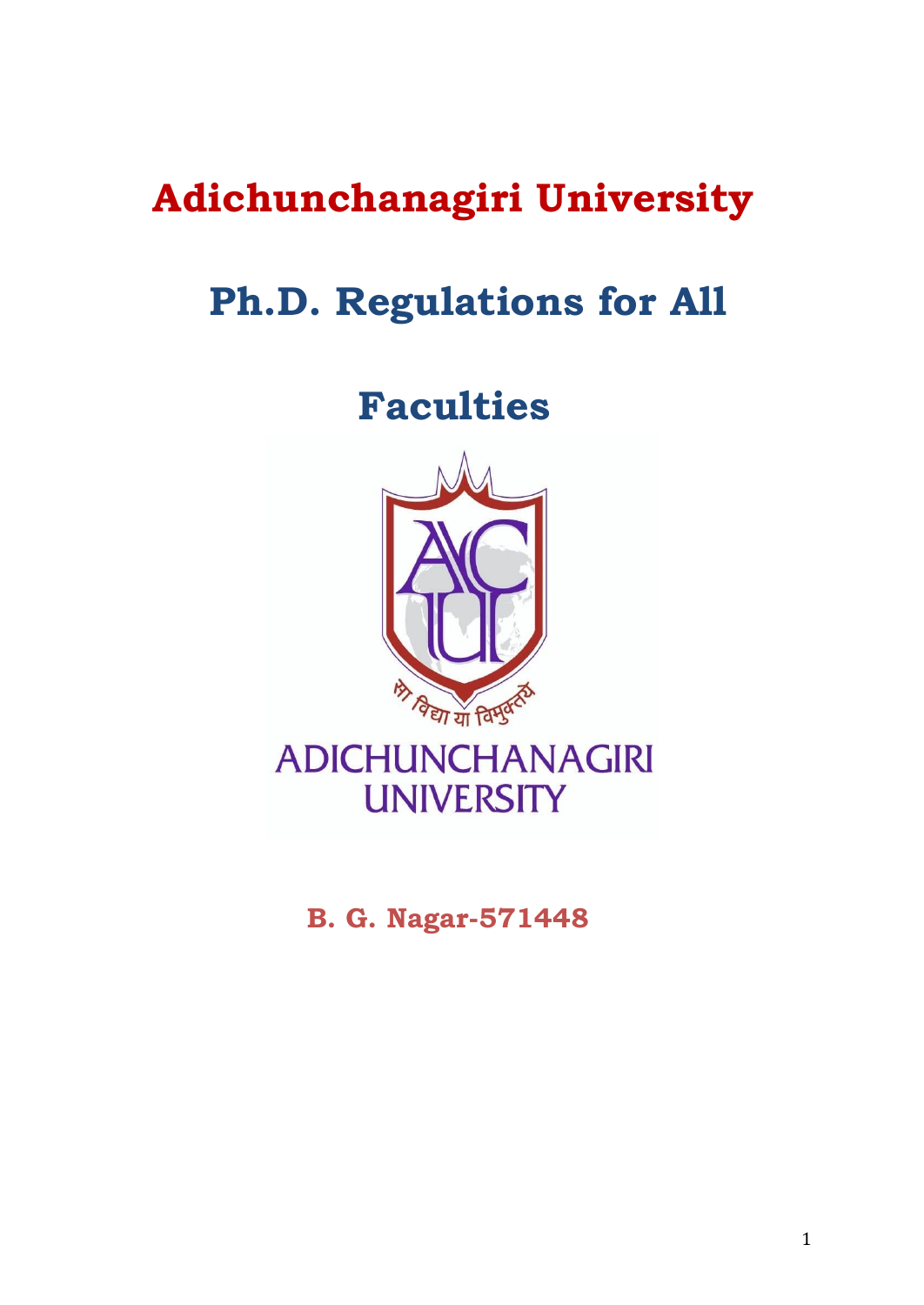# **Table of Contents**

| 1. | Designation of the course: Doctor of Philosophy (Ph.D.) | 03 |
|----|---------------------------------------------------------|----|
| 2. | Admission - Eligibility                                 | 04 |
| 3. | Category of candidates                                  | 04 |
| 4. | Duration of the program                                 | 06 |
| 5. | Admission to the doctoral program                       | 06 |
| 6. | Registration procedure                                  | 07 |
| 7. | Recognition of Supervisor                               | 10 |
| 8. | Doctoral Advisory Committee (DAC)                       | 12 |
| 9. | Progress report                                         | 13 |
|    | 10. Fee structure                                       | 14 |
|    | 11. Extension of program duration                       | 14 |
|    | 12. Cancellation of registration                        | 15 |
|    | 13. Synopsis submission guidelines                      | 15 |
|    | 14. Thesis and examination                              | 16 |
|    | 15. Results                                             | 20 |
|    | 16. Award of degree                                     | 20 |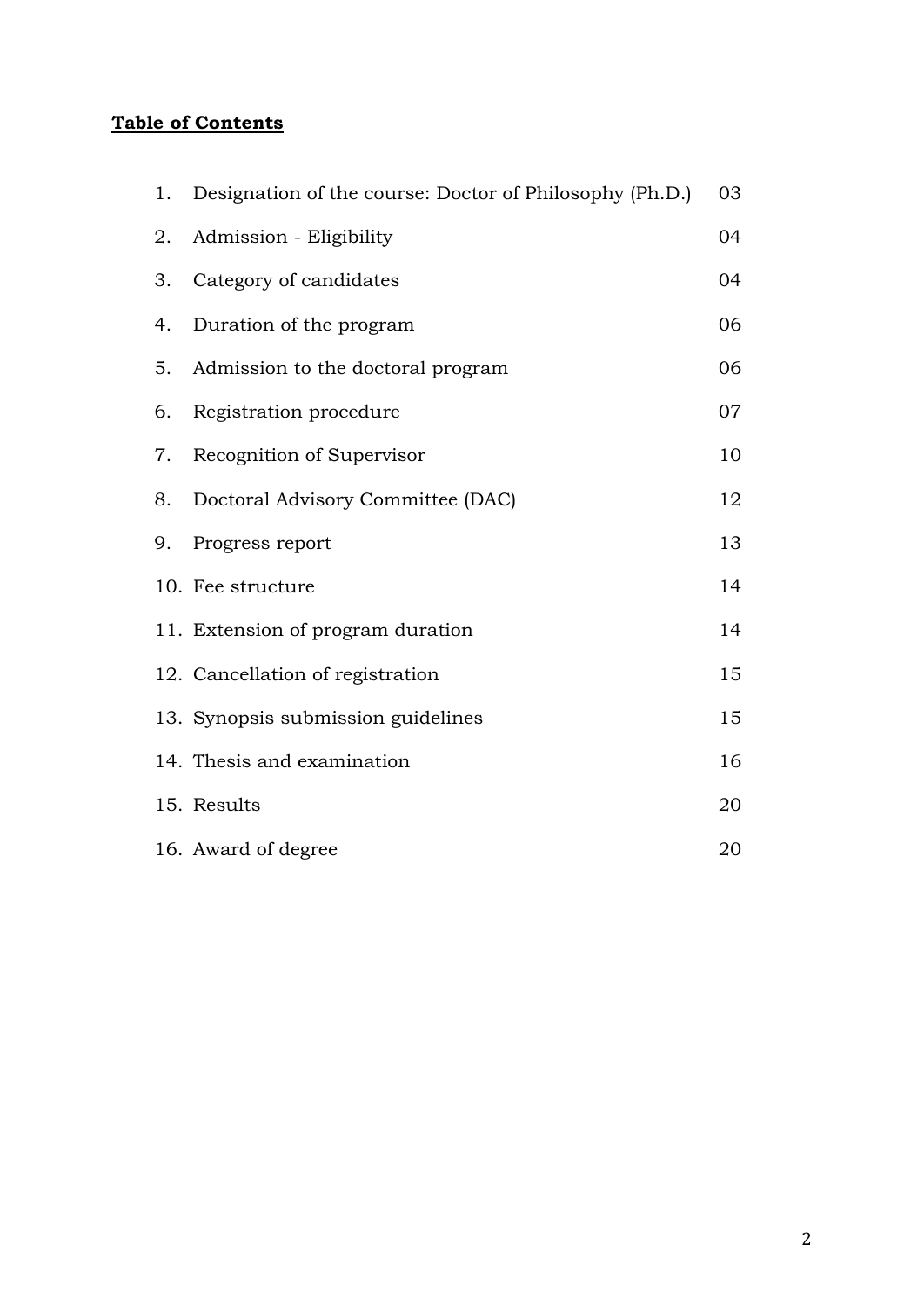#### **Ph.D. Program**

Ph.D program in ACU covering all its constituent institutions.

Complete and updated information on Ph.D and Doctoral training program will be available at all times on ACU website.

This information will be useful for supervisors, academic staff and administrative support staff. Members of expert evaluation committees and support staff involved in organizing the public defense of Ph.D theses will also find useful information. The rules of the program focus on the Ph.D. candidates and the program is therefore structured to meet their needs.

The following documents are maintained:

- 1. Application form
- 2. Format for PhD protocol submission
- 3. Course work grade sheet template
- 4. DAC meeting template
- 5. Progress report template
- 6. Synopsis
- 7. Thesis cover page
- 8. Certificates
- 9. Declaration regarding plagiarism
- 10. Adichunchanagiri University plagiarism policy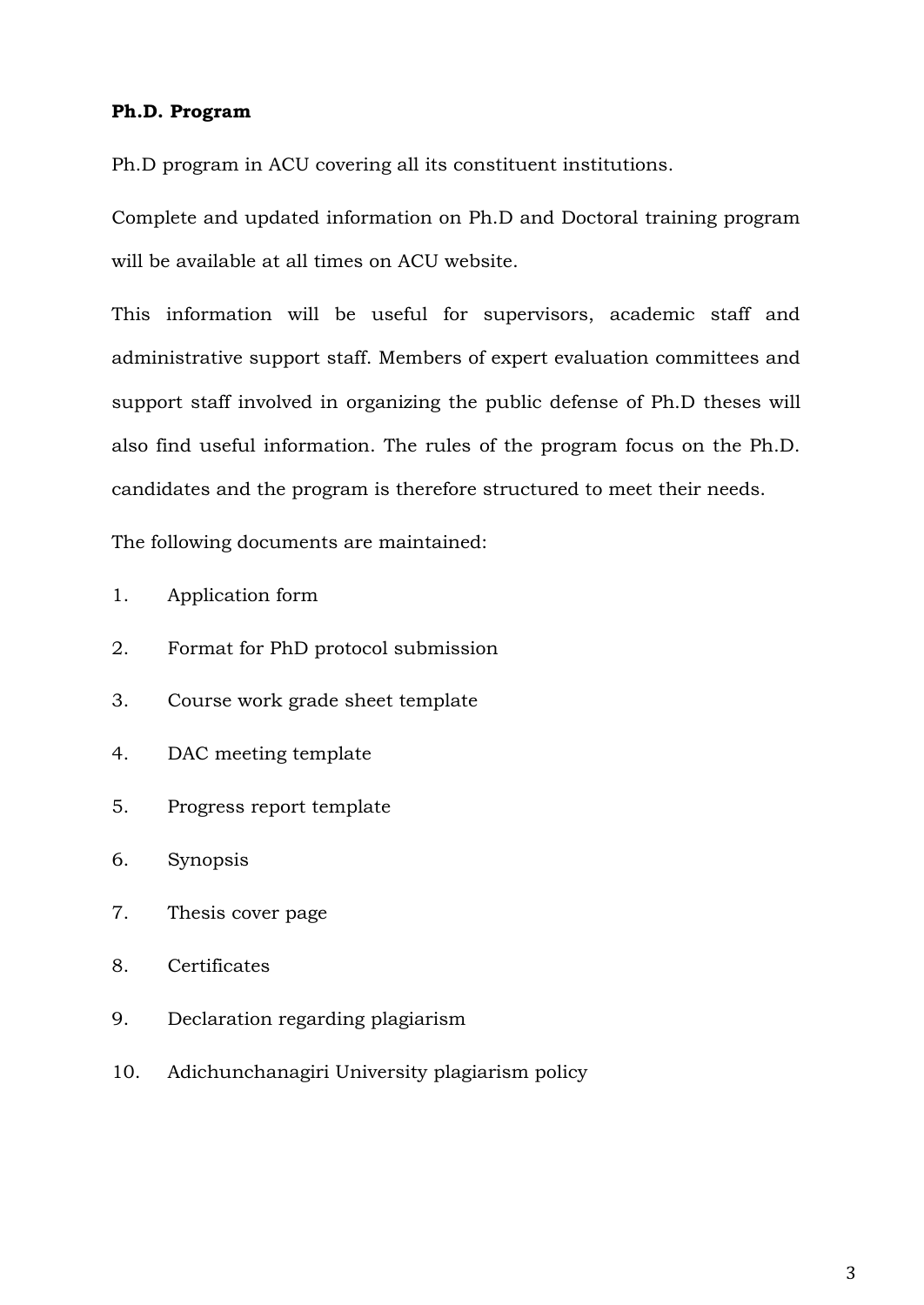# **1. Designation of the Course: Doctor of Philosophy (Ph.D.)**

The degree awarded by the institution conferred upon a candidate after having satisfactorily completed the prescribed course of study and meeting with other conditions laid down by the University, qualifies for the award of Ph.D.

# **2. Admission Eligibility**

A candidate seeking admission to the Ph.D. program must have

• A postgraduate degree or equivalent from universities/institutions approved and recognized by AICTE/PCI/UGC/ICMR/MCI.

• MD, MS, M.Pharm, Pharm. D. / Pharm. D. (Post Baccalaureate), Ayurveda program also.

• Eligibility to write ACU Ph.D entrance test is minimum 60% marks in respective PG-courses.

# **3. Categories of candidates**

#### 3.1 Full time candidates

#### Category 1:

Candidates with GPAT/ UGC-CSIR-NET-JRF/ ICMR- JRF/ DBT- JRF Fellowship or having qualified other UGC recognized national or state level eligibility test with a valid fellowship at the time of admission are eligible to take direct admission.

#### Category 2:

Candidates who qualify the ACU entrance test for Ph.D. program. These candidates are eligible for grant in aid (Rs. 15000/pm + HRA or Hostel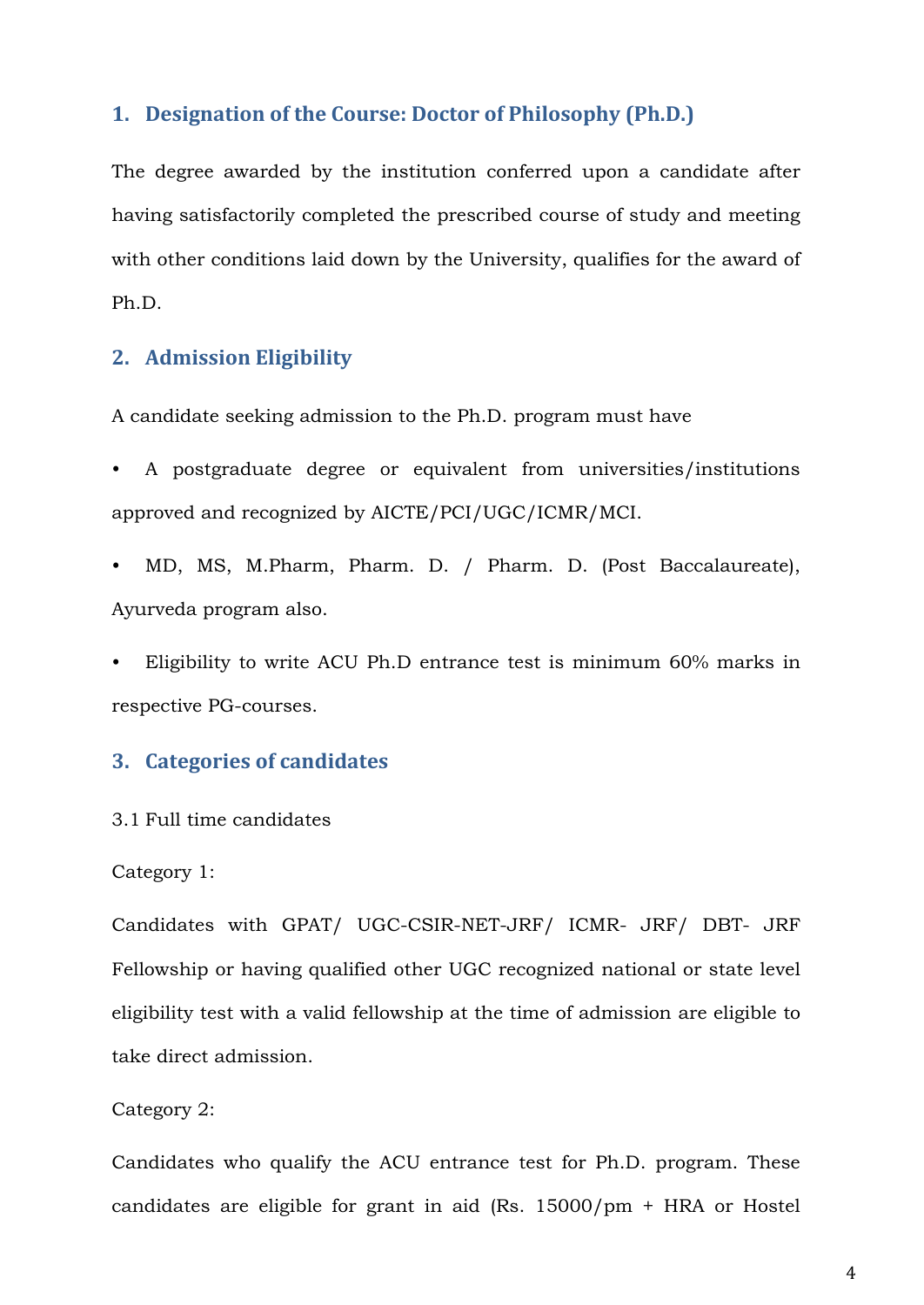facility) instituted by ACU Ph.D. Scholarship Program. Prescribed number of fellowships per year would be awarded to eligible candidates, who would be called the ACU Ph.D fellows. Call for submitting application would be made yearly once or twice depending upon the decision of university administration in leading newspapers and the university website. Selection of shortlisted candidates would be finalized through interview.

#### Category 3:

Candidates who work in funded projects within ACU or in research centres affiliated to ACU.

#### Category 4:

Persons from industry/corporate/reputed research labs with a minimum of 2 years research experience and those working in research projects with the project duration of minimum 3 years, need not write ACU entrance test for Ph.D program. But these candidates can be registered depending upon the availability of seats and guides in ACU.

#### 3.2 Part time candidates

Candidates who are the faculty/employees of ACU in pursuit of advancing their academic qualification are eligible to induct into the Ph.D. program, upon recommendation of Research Supervisor and Doctoral Advisory Committee after passing the ACU entrance test. The candidates already passed in other university entrance test for Ph.D program are directly eligible for admission during that year. This provision is for those candidates who shall give an undertaking that their routine responsibilities would be duly attended and under no circumstances compromised. The university shall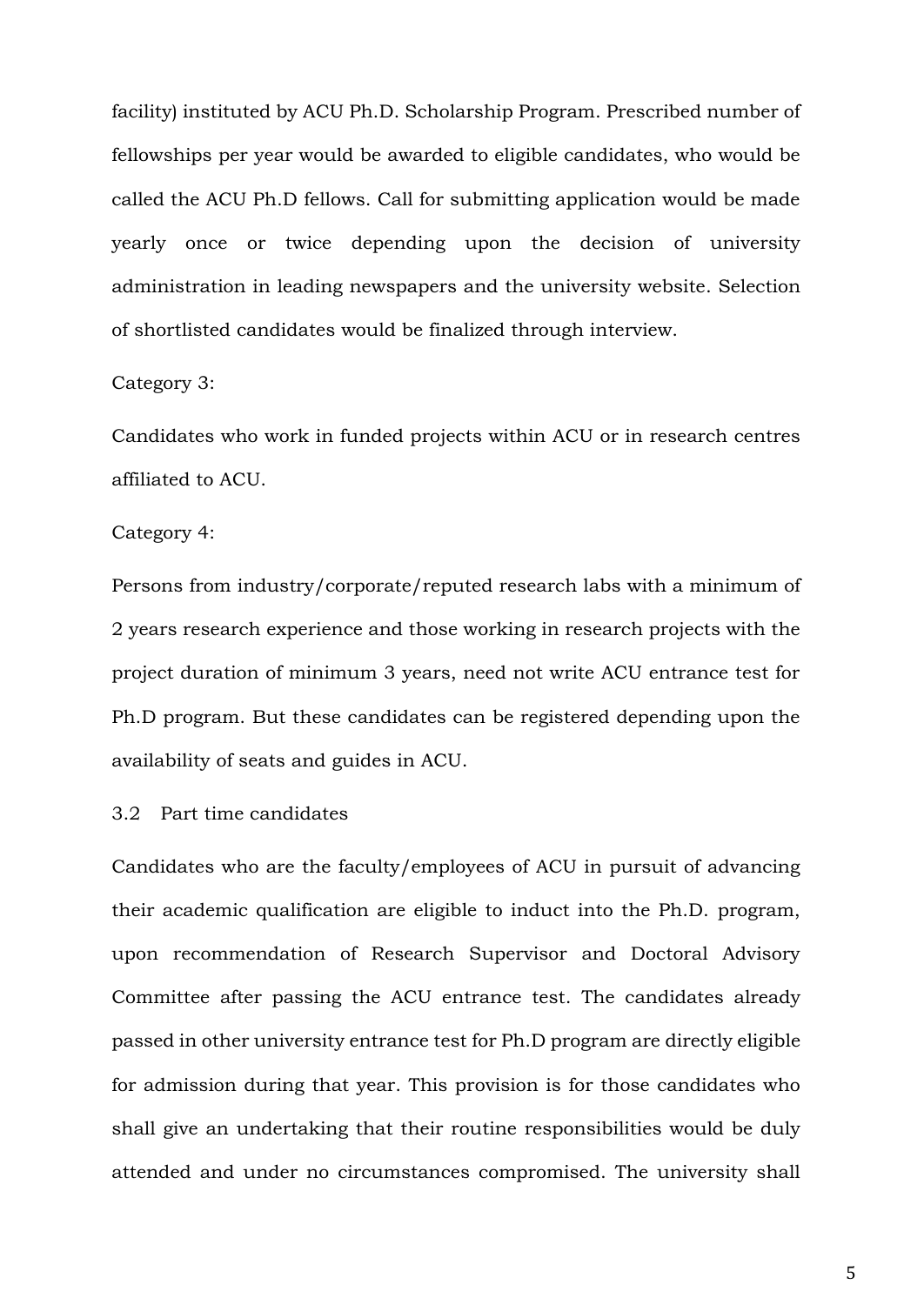reserve the rights to reconsider the registration of candidates who do not adhere to these guidelines.

The syllabus for ACU entrance test in respective subjects shall be displayed in ACU website.

# **4. Duration of the Program**

The duration of the program will be from the time of registration till the submission of Ph.D thesis.

4.1 The minimum duration for the postgraduates qualified for Full Time Ph.D. shall be 3 years from the date of enrolment/ registration. The registration is valid for 5 years. Extension beyond 5 years' period will be based on the recommendation of the Doctoral Advisory Committee (DAC). The maximum duration shall not exceed 6 years.

4.2 The minimum duration for the postgraduates qualified for Part Time Ph.D. shall be 4 years from the date of enrolment/registration. Extension beyond the minimum period will be based on the recommendation of the Doctoral Advisory Committee (DAC). However, the maximum duration shall not exceed 7 years.

#### **5. Admission to the Doctoral Program**

Admission to Ph.D. program will be undertaken on the following basis:

5.1 Research Scholars sponsored by funding agencies must submit their application along with a synopsis of the project and details of funding. This refers to individual Junior Research Fellowship holders (UGC/CSIR/ICMR/ DBT/Inspire Fellowship) selected on the basis of interview.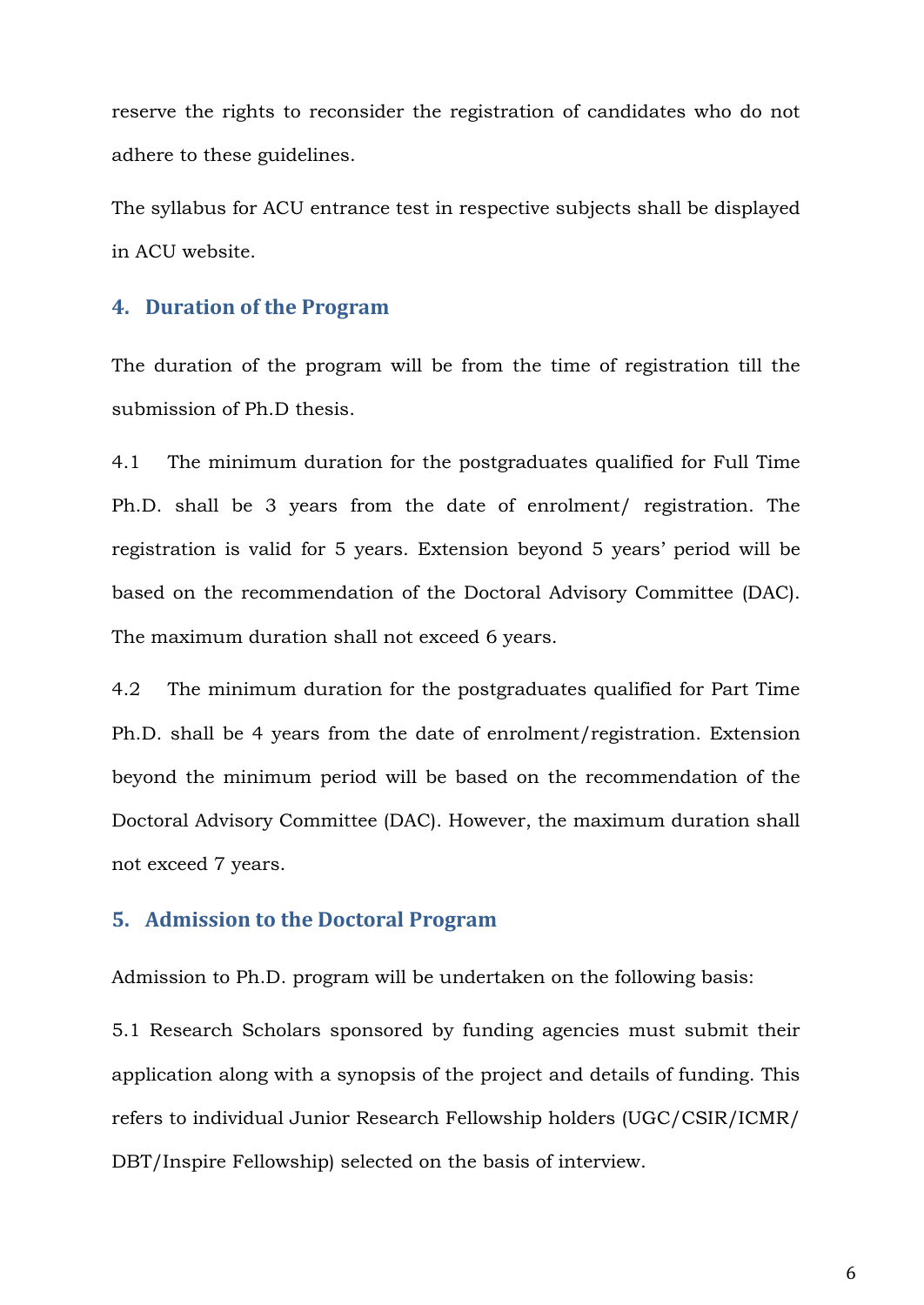5.3 Whenever ACU faculty members have research grants with provision for appointing research scholars, the selection of candidates will be based on the guidelines of funding agency and of ACU.

5.4 ACU employees who seek admission to Ph.D. program must submit their application through proper channel.

5.5 Candidates selected under the ACU Ph.D. Scholarship scheme, must submit a copy of their scholarship approval along with their applications.

5.6 Candidates intending to carry out research in collaborative research centres must submit a no objection letter from the appropriate authority of such centre. The applications must be forwarded by the research centres.

# **6. Registration Procedure**

6.1 Every candidate has to register through institutions of Adichunchanagiri University.

6.2 There must be one registered supervisor / Co-supervisor from ACU institution. (Procedure for registration of supervisor / co-supervisor is given in Section 7.)

6.3 The candidate has to submit the following to the Head of Institution/Research Coordinator of the respective ACU institutions.

- 1. The application in the prescribed format.
- 2. Copies of the Master's degree certificate.
- 3. Copies of the master's degree marks / grade sheets.
- 4. Two copies of the research proposals (Soft, Black bound, 15-20 pages.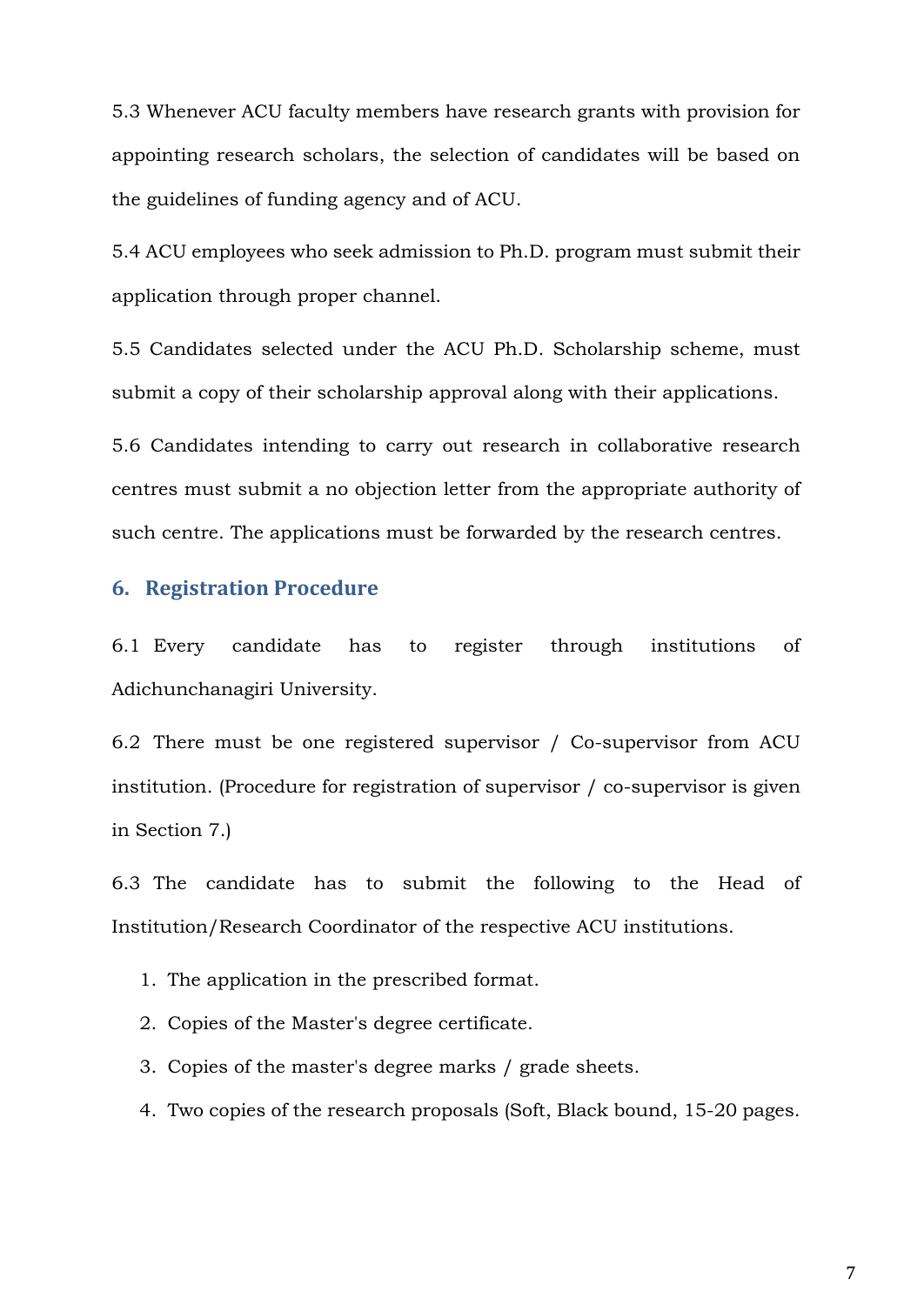5. Plagiarism check/ signed by the candidate and supervisor.

The research proposal should highlight the proposed research plan clearly stating the following:

- 1. Introduction to the proposed research
- 2. Literature survey
- 3. Research gaps identified
- 4. Objectives
- 5. Detailed methodology
- 6. Expected outcomes
- 7. Importance of the proposed research.
- 8. Research plan Schedule.
- 9. Preliminary work done
- 10. Expenses and funding
- 11. References

6.4 The research proposal should be explanatory, about 10 to 15 pages, printed on A4 size paper, 1 inch margins on all the sides. Font size for headings should be 14 Bold, subheadings should be 12 Bold and text should be 12 normal with 1.5 line spacing. The references should follow a standard Vancouver format and all the references should be cited in the text.

6.5 If the proposal involves use of animals or human subjects/materials, proper ethical approval should be submitted along with the application.

6.6 The Head of Institution/Research coordinator in consultation with the Supervisor will form a Doctoral Advisory Committee (DAC) for each candidate (Organization of DAC is given in Section 10).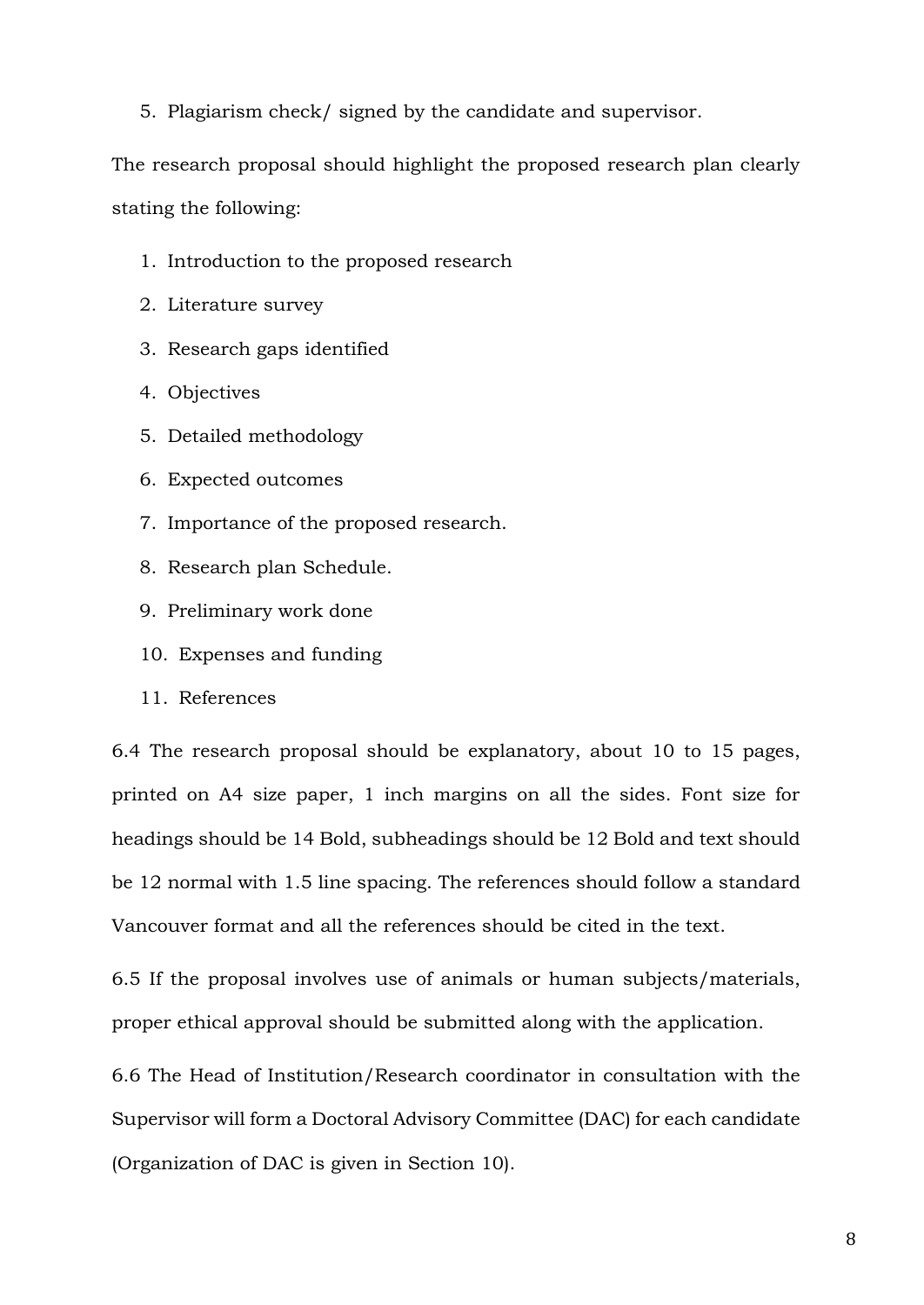6.7 The Head of Institution/Research coordinator will arrange for a protocol presentation by the candidate at the institution. The institutional research committee and DAC should be a part of this meeting. It is advisable to have an external member to be a part of this meeting in order to get an outsider's perspective and feedback.

6.8 Once the proposal is accepted, the Head of the Institution/Research Coordinator will send the following documents:

- a. Covering letter from the Head of the Institution
- b. Copy of the signature sheet of DAC members
- c. Recommendations of the DAC
- d. List of DAC members with address, phone number and e-mail ID
- e. Sanction letter of funding (if any)
- f. Duly completed application form
- g. Change of name affidavit (if there is any change)
- h. Copy of the Master's degree certificate
- i. Copies of Master's degree marks / grade sheets
- j. One copy of the research proposal (Soft, black bound, 15-20 pages)
- k. Plagiarism check/similarity index report signed by the candidate and the concerned supervisor.

To,

The Registrar

ACU University, B. G. Nagar-571448

6.9 If approved, the date of Pre-Ph.D registration presentation at ACU affiliated institution will be the date of registration.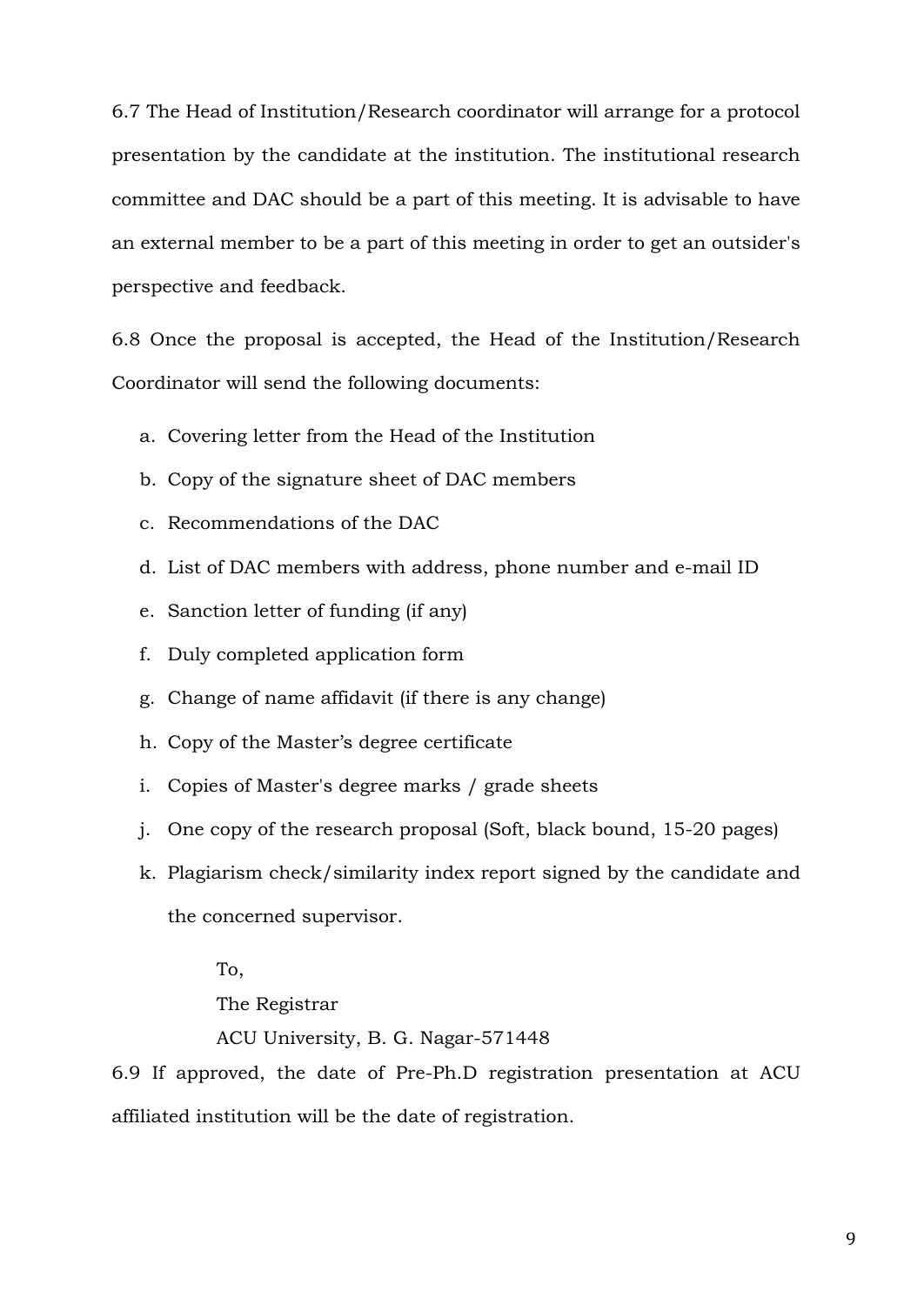6.10 If modifications are suggested, date of submitting the modified proposal to the DAC committee/Dean of Research, ACU will be the date of Registration.

# **7. Recognition of Supervisor**

#### 7.1 Eligibility:

Eligibility criteria required for a Research Guide/Co-Guide are as follows.

Only Teaching/Research faculty working full time in the Institutions/Colleges affiliated to ACU can act as a Guide. If the supervisor is from another institution/industry shall apply to ACU for the recognition as research guide.

The Co- Guide from other departments of the same institute or from other related institutions can be allowed in inter-disciplinary research activities with the approval of the Ph.D Registration committee of the respective faculty.

The Research Guide should have

1. PG Teaching experience of 10 years inclusive Ph.D.

2. Guided 3 Post Graduate students' Dissertations or published minimum of 5 high quality Research publications as Ist author/corresponding author in PubMed publications/MCI/UGC Approved publications listed in Scopus/Web of Science..

7.2 The Completed application must be submitted to the Head of the Institution/research coordinator of the respective institution through proper channel along with

a) Attested copies of the Degree Certificates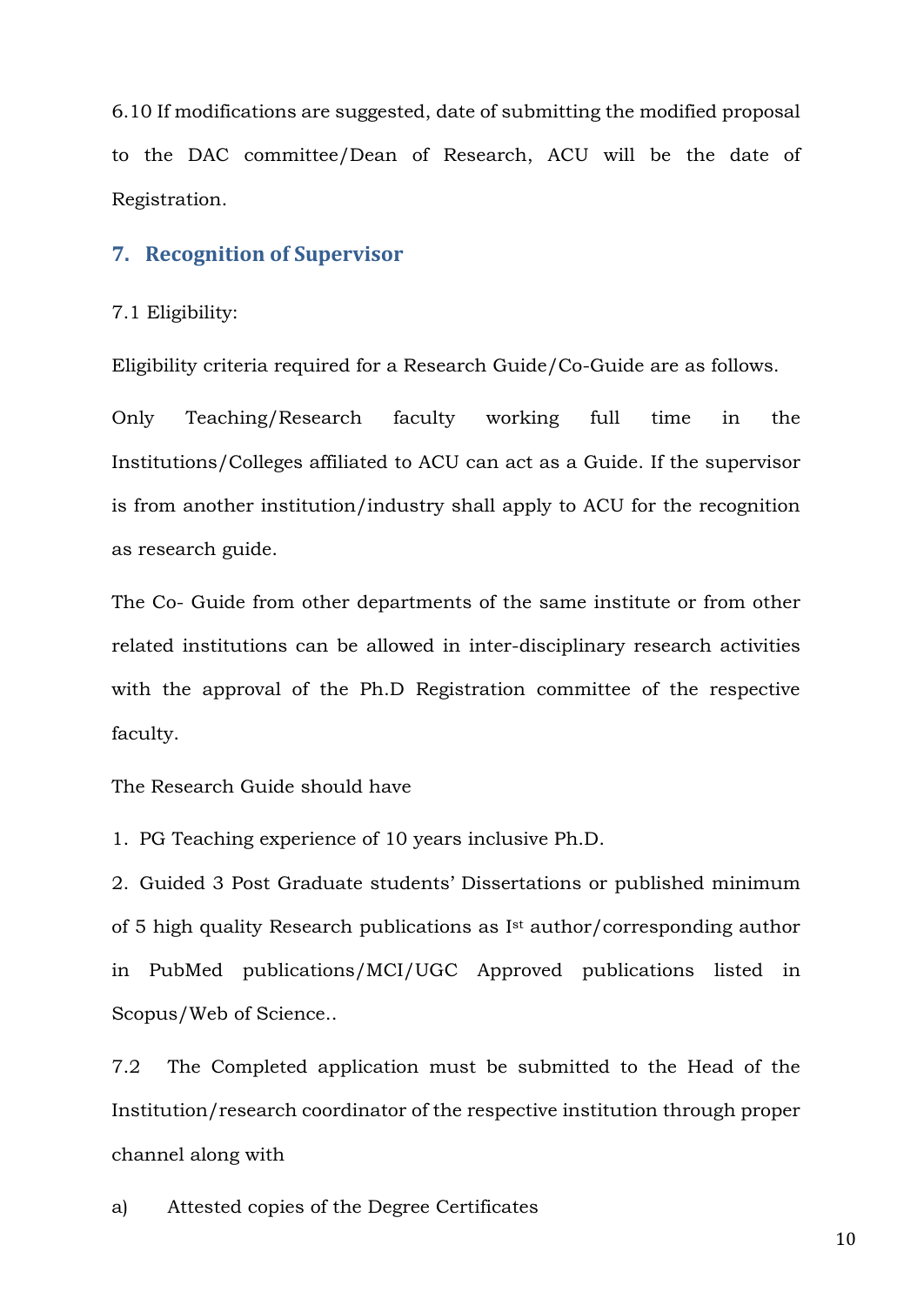b) Copies of Five original research articles in SCOPUS/Google scholar/Web of Science indexed journals in the relevant field.

7.3 The Head of Institution/DAC committee along with recommendation letter has to send the application

> To: The Registrar ACU B. G. Nagar-571448

7.4 A formal communication will be sent to the approved Supervisor.

7.5. Guidelines for recognized Supervisors:

7.5.1 A recognized Supervisor should have

Not more than 8 Ph.D students registered with him/her as Supervisor at any given time as a Chief Supervisor

7.5.2 The supervisor and the Co-supervisor(s) should not be closely related (maternal or paternal) to each other and to the candidate.

7.6 In case of absence of the supervisor for a prolonged period of time, the Vice-Chancellor may appoint another Supervisor who is qualified, with the recommendation of the DAC.

7.7 Obligation of the Research Supervisor

The Supervisor is expected to supervise the progress of the student at every stage of the program. He is expected to inculcate ethics and good conduct of research. The other responsibilities include:

a) Conducting six-month once DAC meeting and submission of the minutes of meeting.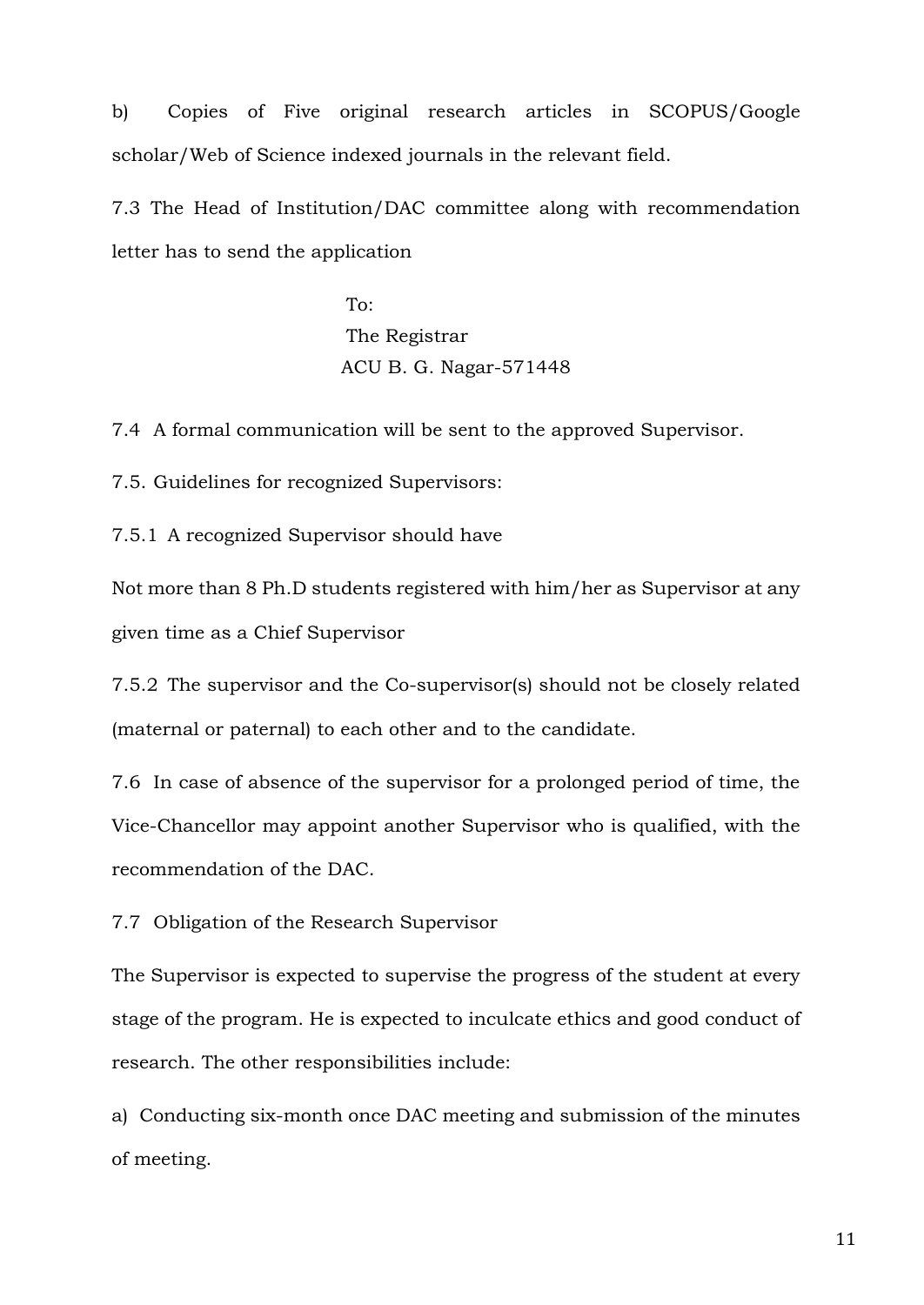b) Submission of the panel of 6 examiners along with their CV and list of publications with the approval of DAC six months before the submission of thesis.

c) Organization of an open pre-submission presentation of the candidate.

# **8. Doctoral Advisory Committee (DAC)**

8.1 The Doctoral Advisory Committee has to be constituted for research candidates, consisting of

- a) Chairperson\* (BOS chairperson is the chairperson of DAC)
- b) Head of the Department.
- c) Supervisor
- d) Co-Supervisor (if available)
- e) Two Subject Experts (should have a Ph.D) nominated by the Vice-Chancellor, or Dean, Research, ACU from the respective or interdisciplinary subjects, out of the panel of names recommended by BOS chairperson.

8.2 The candidate should present the research proposal to the DAC

This DAC shall have the following responsibilities:

8.2.1. To review the research proposal and finalize the topic of research;

8.2.2. To guide the research scholar to develop a study design and methodology of research and identify the course(s) that he/she may have to do.

8.2.3. To review annually and assist in the progress of the research work of the research scholar.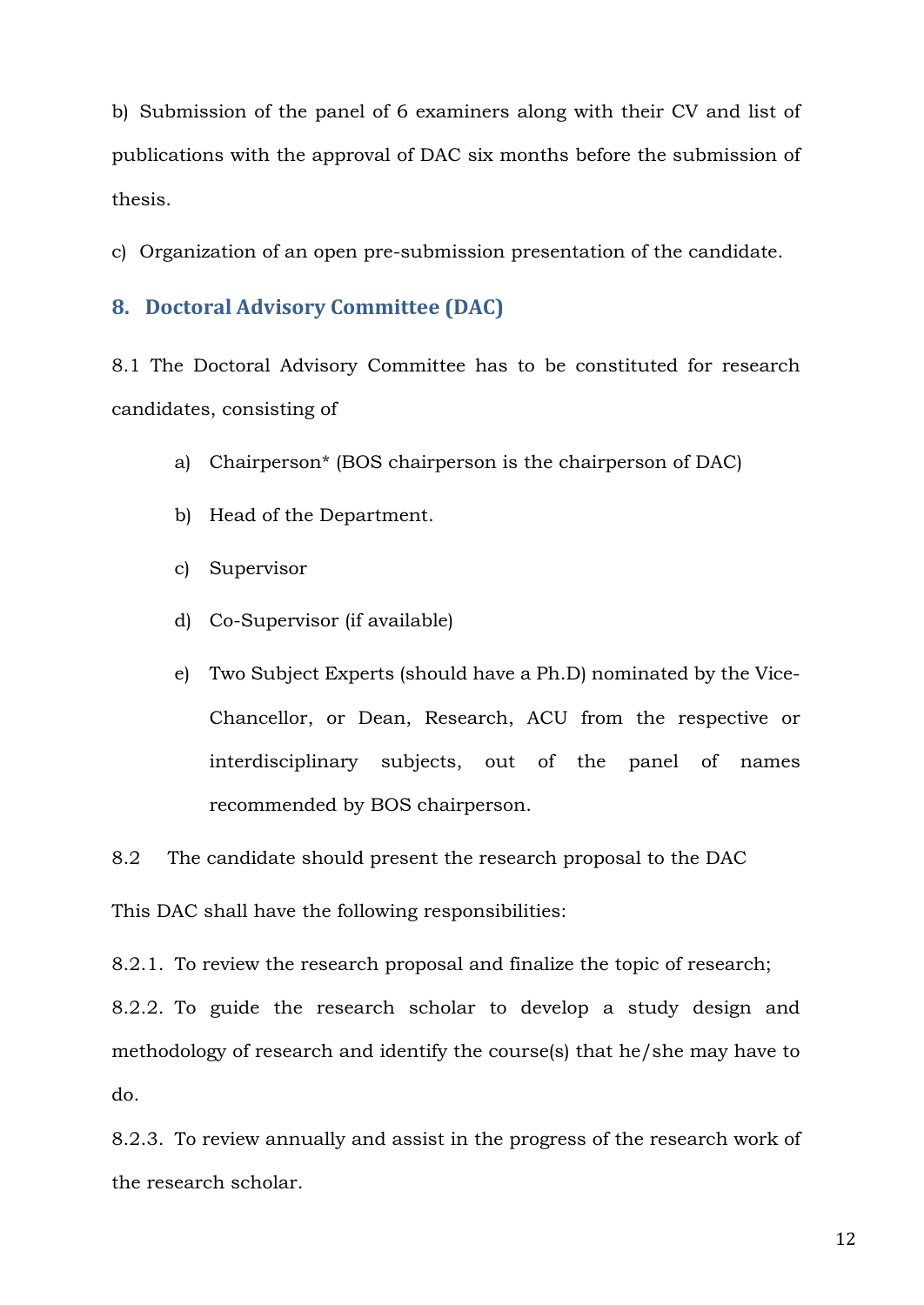8.2.4. Undertake any function, exercise any powers entrusted in this statute or any work assigned to it.

8.3 The committee may recommend/suggest modification/reject the research proposal.

8.4 If recommended, the candidate's application along with supporting documents (given in section 6.9) has to be sent to Registrar, ACU.

8.5 After the approval of institutional Ph.D. committee, the candidate has to submit progress report of research work once in 6 months.

8.6 At the end of research work, the candidate has to present the complete work to the DAC, called Pre-Submission presentation.

- 8.7 In case the progress of the research scholar is unsatisfactory, the DAC shall record the reasons for the same and suggest corrective measures.
- 8.8 If the research scholar fails to implement these corrective measures, the DAC may recommend to the University with specific reasons for cancellation of the registration of the research scholar.
- 8.9 Copies of the DAC recommendation should be sent to the Registrar Evaluator, ACU.

#### **9. Progress Report of the Research Candidate**

9.1 The candidate has to submit the progress report of the research to the Registrar ACU every six months through proper channel.

9.2 The progress report must contain the details of the work carried out in the previous six months. It should be explanatory in about 10 to 12 pages with all references and illustrations.

9.3 The following documents need to be forwarded to the Registrar-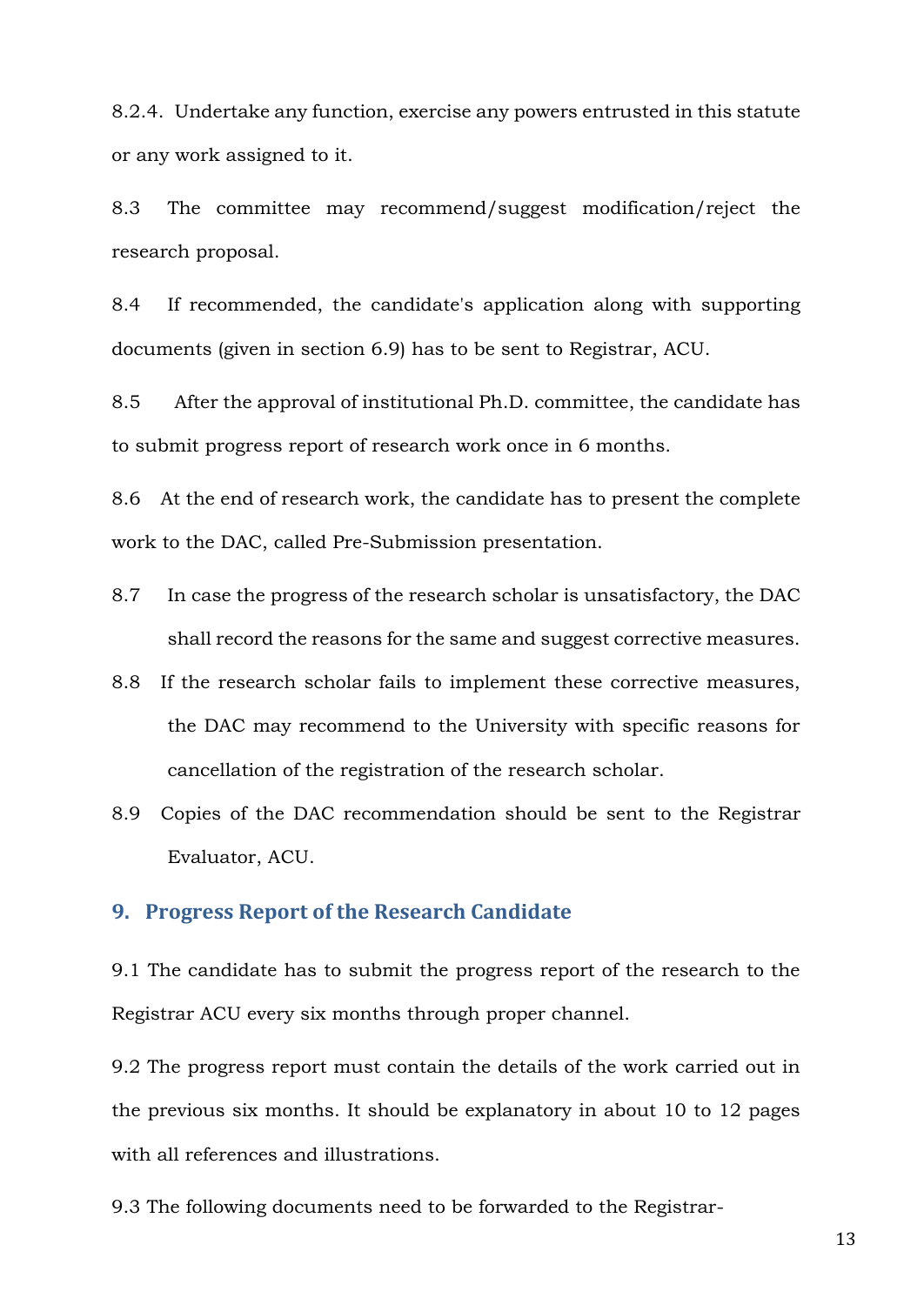- a) Copy of the signature sheet of DAC meeting.
- b) Recommendations of the DAC.
- c) One copy of the progress report.

# **10.Fee Structure**

The candidate has to pay the prescribed fee to ACU through online transfer.

The details for online transfer are given below:

| S.No. | Details                                       | Fee in Rs                                                                |
|-------|-----------------------------------------------|--------------------------------------------------------------------------|
| 1     | Application Registration                      | Rs. 10,000                                                               |
| 2.    | Ph.D program                                  | Rs.50,000/year for Medical Course                                        |
|       |                                               | Rs. 15000/-year for Engineering,<br>Pharmacy, Nursing & Other<br>Courses |
| 3.    | Synopsis                                      | Rs.10,000                                                                |
| 4.    | Thesis                                        | Rs. 60,000                                                               |
| 5.    | Extension of<br>synopsis/thesis<br>submission | Rs.20,000                                                                |

| Beneficiary name and address | <b>Adichunchanagiri University</b> |
|------------------------------|------------------------------------|
|                              | <b>B G Nagara - 571448</b>         |
| <b>Bank Account Number</b>   | 8610101026131                      |
| Name of Bank                 | <b>Canara Bank</b>                 |
| Branch name and address      | AIMS Campus, B G Nagara            |
| RTGS/NEFT IFSC Code          | <b>CNRB0008610</b>                 |
| MICR code                    | 571015997                          |
| Account type                 | <b>Saving Bank</b>                 |
| E-mail intimation.           | kbpvc@acu.edu.in, info@acu.edu.in  |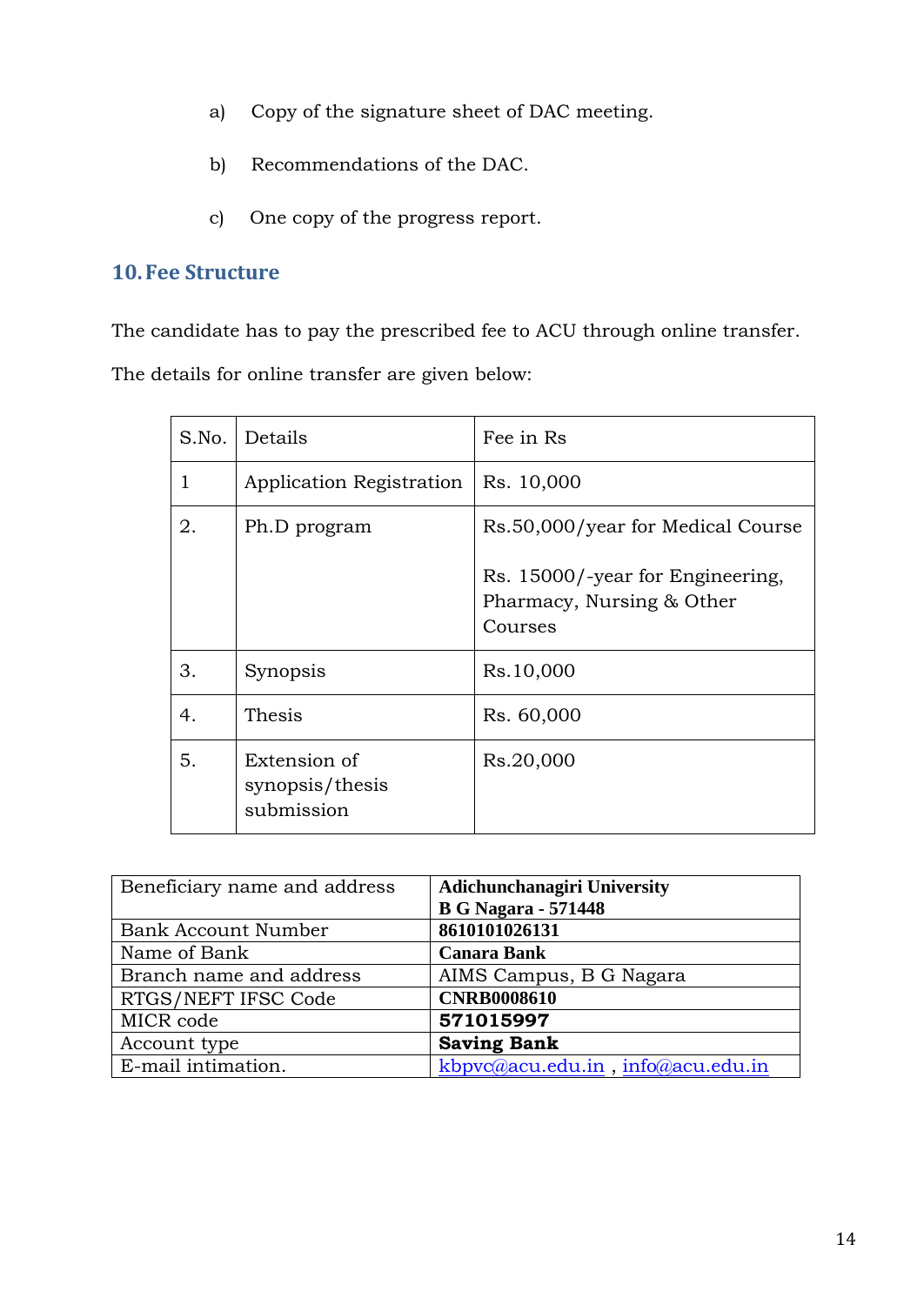## **11.Extension of Program Duration**

11.1 Two months grace period will be given for thesis submission after the due date for submission. This grace period is not applicable to the candidates, who have taken extension.

11.2 The program duration may be extended beyond 3 years (for full time)/4 years (for part time) on the recommendation of DAC if there are genuine reasons. However, the approval for extension must be obtained from the university.

11.3 Additional course fee has to be paid by the candidate for the extended period.

## **12.Cancellation of Registration**

12.1 Registration will be cancelled if there is no progress in the work proposed as evidenced by non-submission of progress reports/recommendation of the DAC.

12.2 Registration will be cancelled if the candidate fails to submit the thesis before the maximum stipulated period.

# **13.Synopsis Submission Guidelines**

13.1 The candidate has to give an open pre-synopsis presentation at the institution. It should be notified well in advance to enable participation of other researchers. The presence of DAC members in this meeting is mandatory.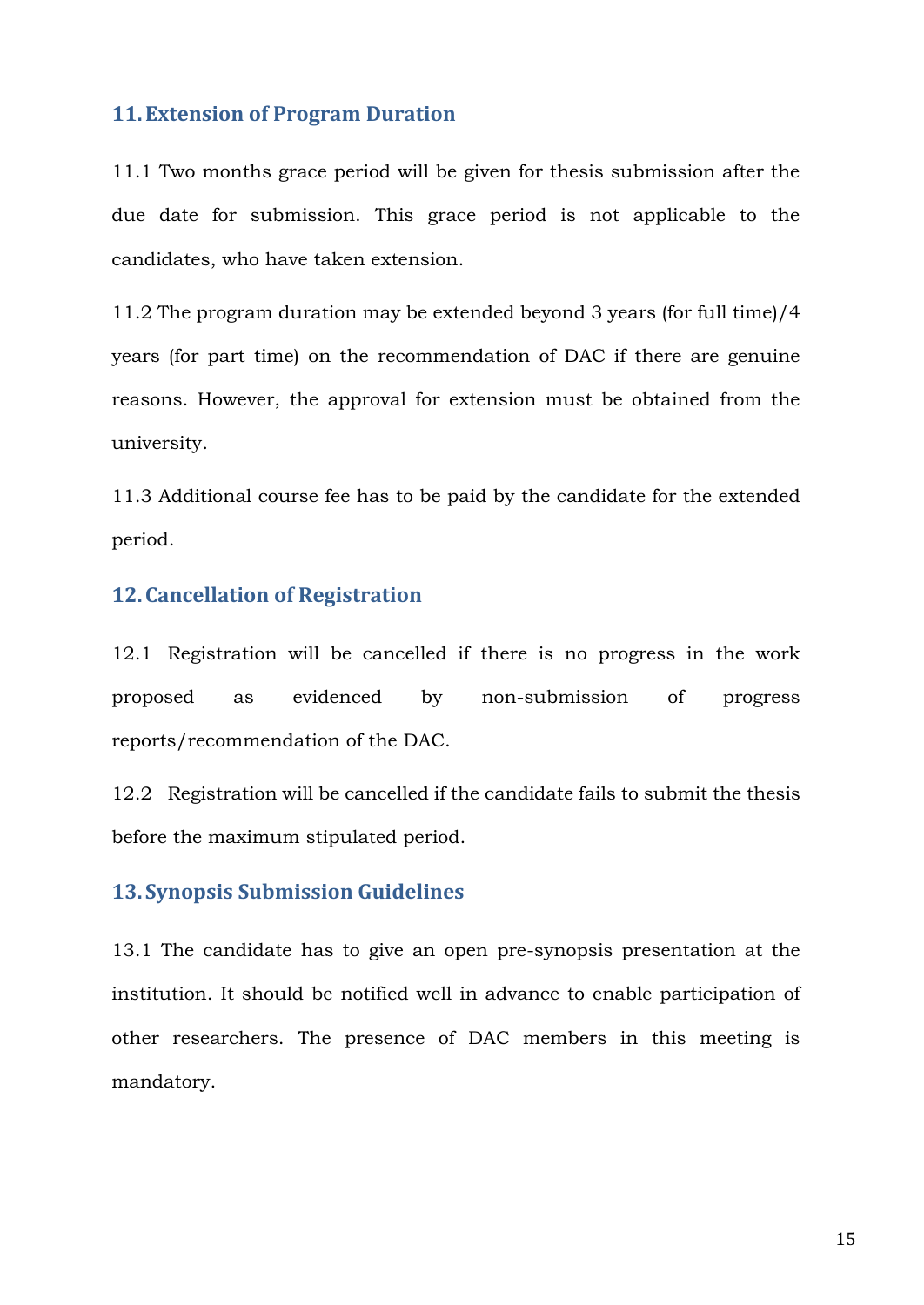13.2 Two high quality journal publications in the field of research are mandatory for submitting the synopsis and thesis. The articles must be published/accepted for publication before submission of Ph.D thesis.

13.3 Ph.D. scholars must make two paper presentations in conferences/seminars before the submission of the thesis for adjudication, and produce evidence for the same in the form of presentation certificates and/or reprints.

13.4 The DAC must approve the synopsis by analyzing the contribution of the research in the form of visible outputs like Publications, Patents, etc. or suggest modifications.

13.5 The candidate has to incorporate all the suggestions of DAC before the submission of the synopsis.

13.6 The following documents are to be sent to The Registrar

- a. DAC recommendations
- b. Copies of 2 publications having ACU affiliation
- c. Copies of conference attendance certificates
- d. Plagiarism check with an authorized signature.
- 13.7 The candidate has to submit the following:

To: Registrar (Evaluation) ACU University

- i) DAC recommendations
- ii) Six hard copies of synopsis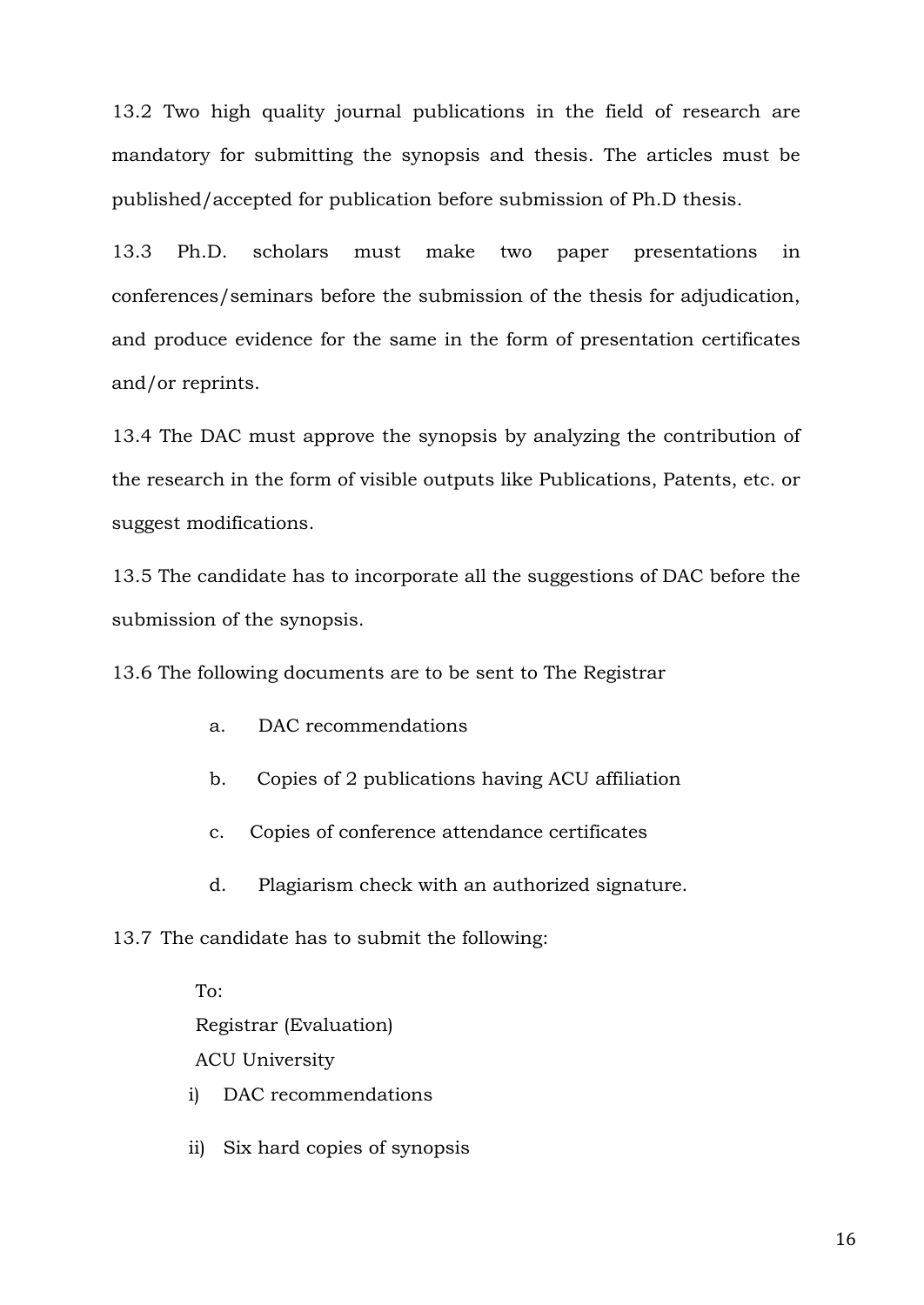iii) Soft copy in PDF format of the Ph.D thesis (3 numbers of CD) along with thesis hard bound copies (4 numbers).

# **14.Thesis and Examination**

14.1 Each candidate for the award of degree of Doctor of Philosophy shall submit three (04) copies of thesis and 3 numbers of soft copy in PDF format (one or more files of less than 10 MB size each), not earlier than the prescribed minimum period and not later than the prescribed maximum period.

14.2 Full time candidates and Research Scholars have to submit No Dues certificate from the library, hostel and laboratories of the institution through which the candidate has registered, the Examination Section of ACU.

14.3 BOS prepares a panel of examiners and submits to the registrar (Evaluation) and maintain confidentiality. The panel shall include 10 examiners from India out of which 5 from within the state and five from outside the state.

14.4 The examiners must be the acknowledged leaders in the field of study undertaken by the candidate.

14.5 A board of three examiners shall be appointed by the Dean, Research, ACU for adjudication of the thesis. The University reserves the right to select suitable examiners from the panel of examiners approved by BOS.

14.6 The university shall ascertain from the external examiners their willingness to offer themselves as examiners for a particular thesis. A copy of the synopsis of the thesis shall be sent to the external examiners either in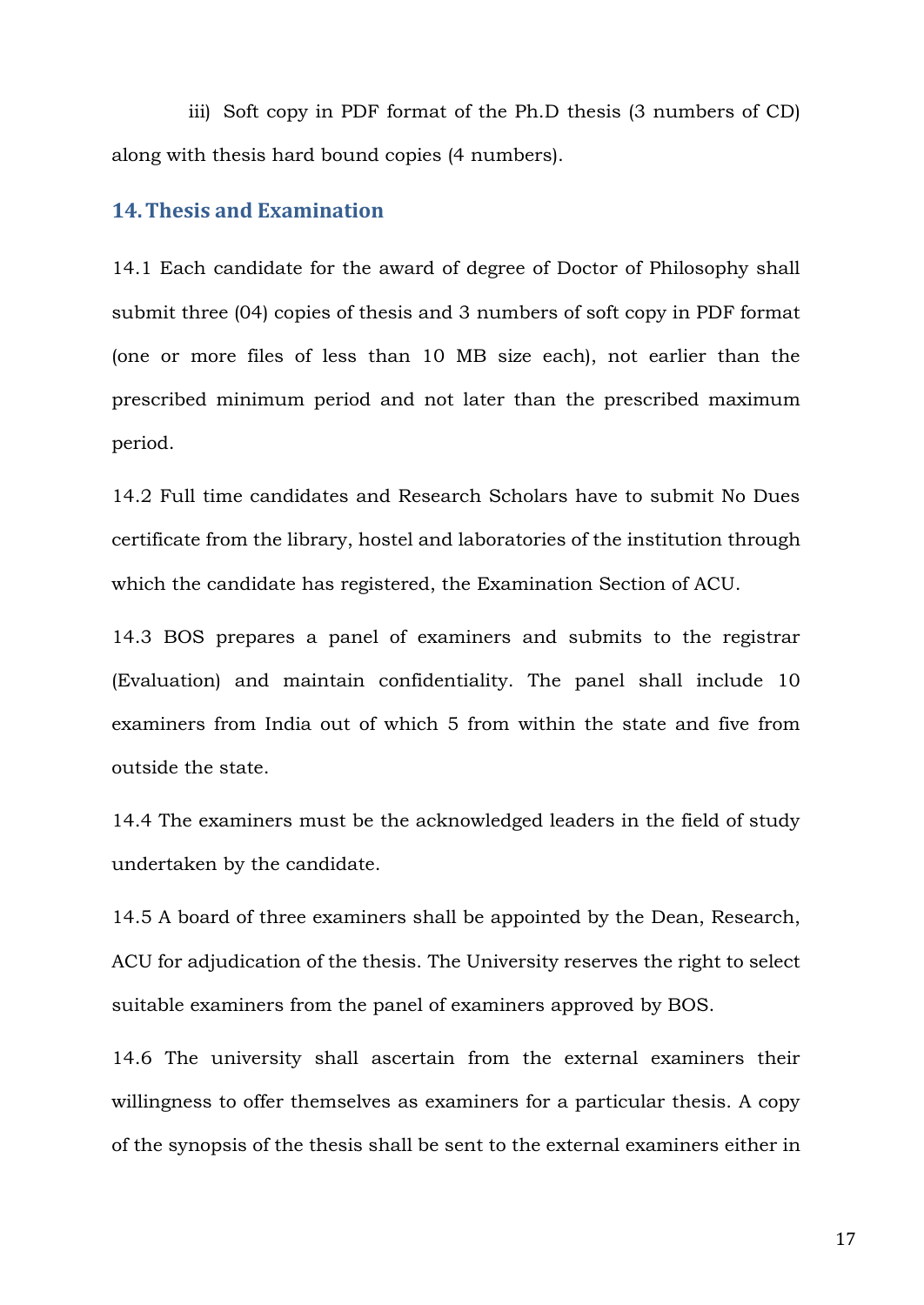soft copy or hard copy as desired by the examiner. On acceptance of the willingness, copies of the thesis will be sent to them.

14.7 The examiners shall submit a detailed critique on the thesis. Their recommendations for acceptance of the thesis must accompany a precise certificate that the candidate's work has advanced the existing knowledge on the subject and is a standard research work suitable for publication. In case, any of the examiners is of the opinion that the thesis has failed to achieve the desired standard, and is, therefore rejected, precise reasons for such rejection must be stated by the examiner. If the examiner feels that the thesis can be accepted after revision, he/she shall state the points on which revision is needed.

14.8 The examiner may be requested to send some questions to be asked to the candidate at the time of viva voce examination to seek clarifications on the points raised by the examiner. These questions/ comments shall be made available to the examiners appointed for conducting the viva-voce examination on the day of the viva-voce examination.

14.9 If the thesis is rejected by the examiners, it will stand rejected and shall not be referred to any other examiner.

14.10 In the event that the thesis is rejected by only one examiner, it will be referred to another examiner from the approved panel. In case the thesis is approved by this examiner, it will be considered as unanimously approved.

14.11 If one or more examiners recommend re-submission of the thesis after modifications, it shall be done within a maximum period of six months from the date on which the candidate is so informed by the university.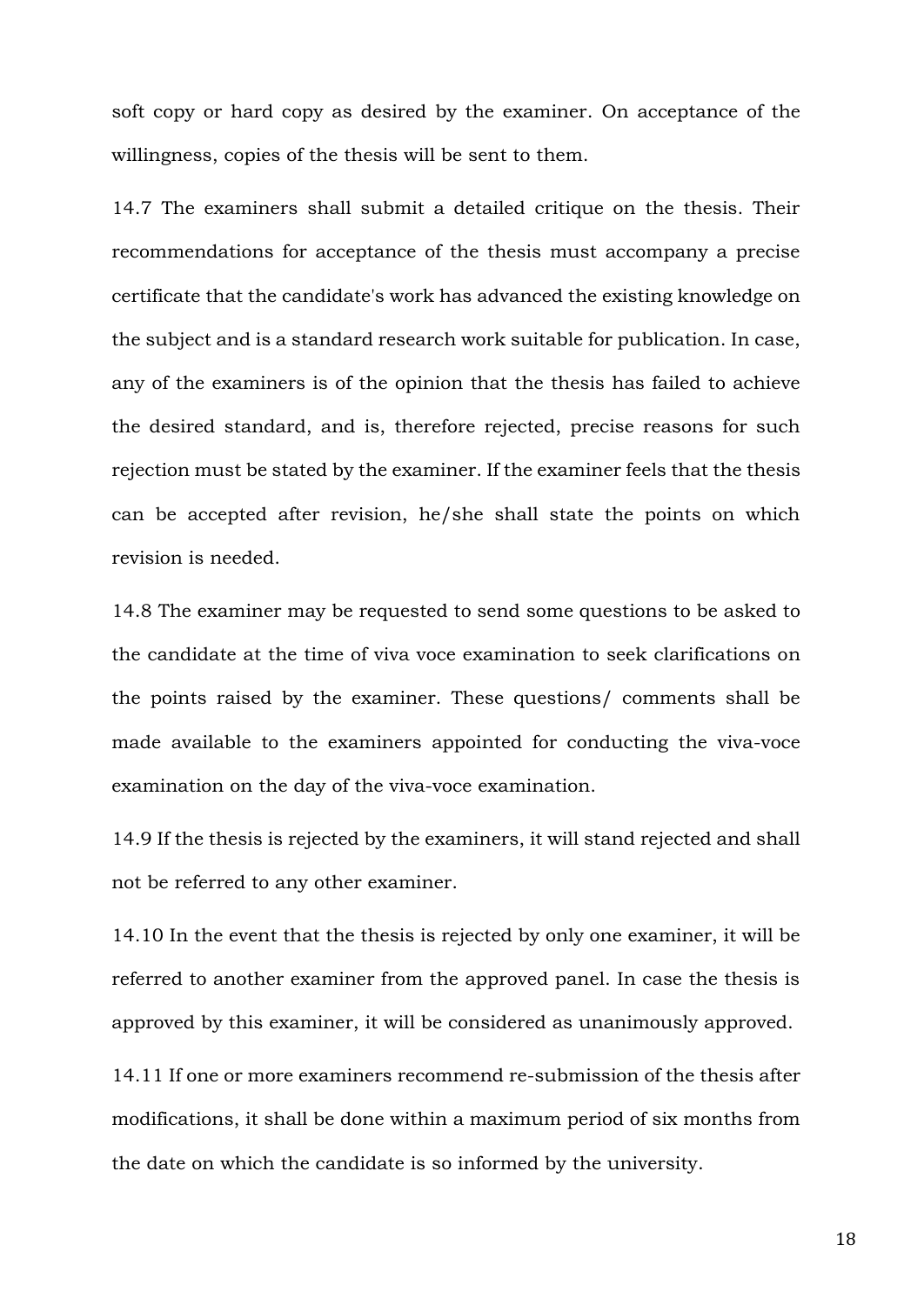14.12 In case of re-submission/ rejection/ modifications, the candidate has to submit two numbers of soft copy of the thesis in PDF format (one or more files of less than 10 MB size each).

14.13 After the thesis has been approved by the examiners, a public defense of the thesis will be held, as well as the viva voce examination to adjudge the general proficiency of the candidate in the field of research work.

14.14 The candidate shall be entitled to appear at the defense of thesis and viva voce examination only if the thesis is unanimously approved by the Board of Examiners.

14.15 If the report from any one of the external examiners is not received within three months, the thesis will be sent to another examiner from amongst the approved panel.

14.16 The board of examiners for the viva voce examination shall consist of one external and one internal examiner. Ordinarily, the Supervisor/Co-Supervisor(s) of the thesis / any expert appointed by the university will be the internal examiner. One of the external examiners from India who assessed the thesis of the candidate will be the external examiner at the viva voce-examination and the Vice-Chancellor will nominate the examiner.

14.17 The topic, date and the time of the defense of thesis shall be announced by the concerned institutions of ACU well in advance so that the faculty members and other interested in the topic of the thesis can be present.

14.18 At the viva voce examination, the candidate's general proficiency in the subjects allied to the field of his study shall also be evaluated.